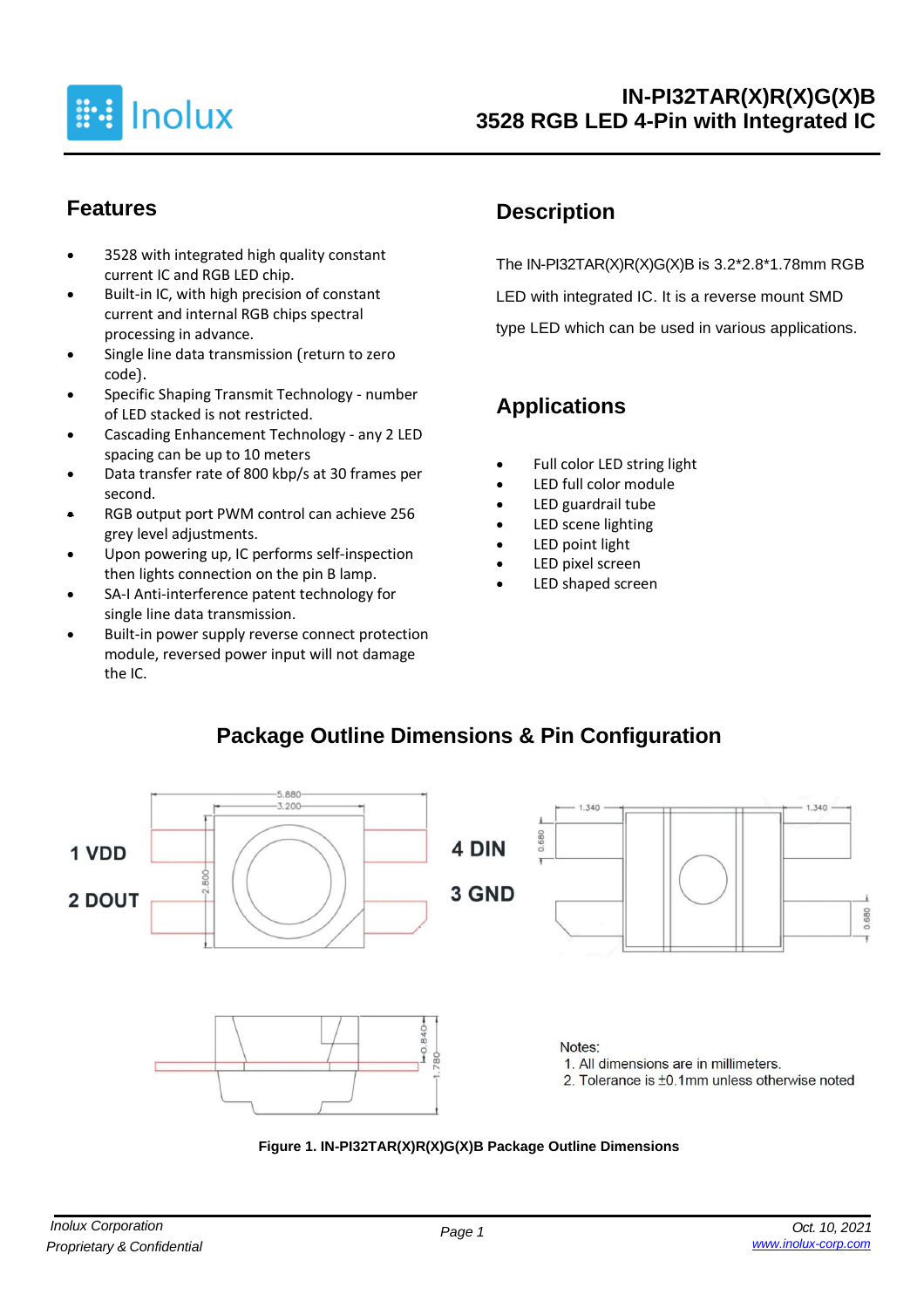

# **Pin Configuration**

| <b>Number</b> | Symbol                           | <b>Function Description</b> |  |  |  |  |  |
|---------------|----------------------------------|-----------------------------|--|--|--|--|--|
|               | VDD                              | Power supply LED            |  |  |  |  |  |
|               | <b>DOUT</b>                      | Control data signal output  |  |  |  |  |  |
|               | GND                              | Ground                      |  |  |  |  |  |
| 4             | Control data signal input<br>DIN |                             |  |  |  |  |  |

## **Recommended Dimensions for PCB**



Notes:

1. Dimension in millimeter, tolerance is ±0.1mm unless otherwise noted.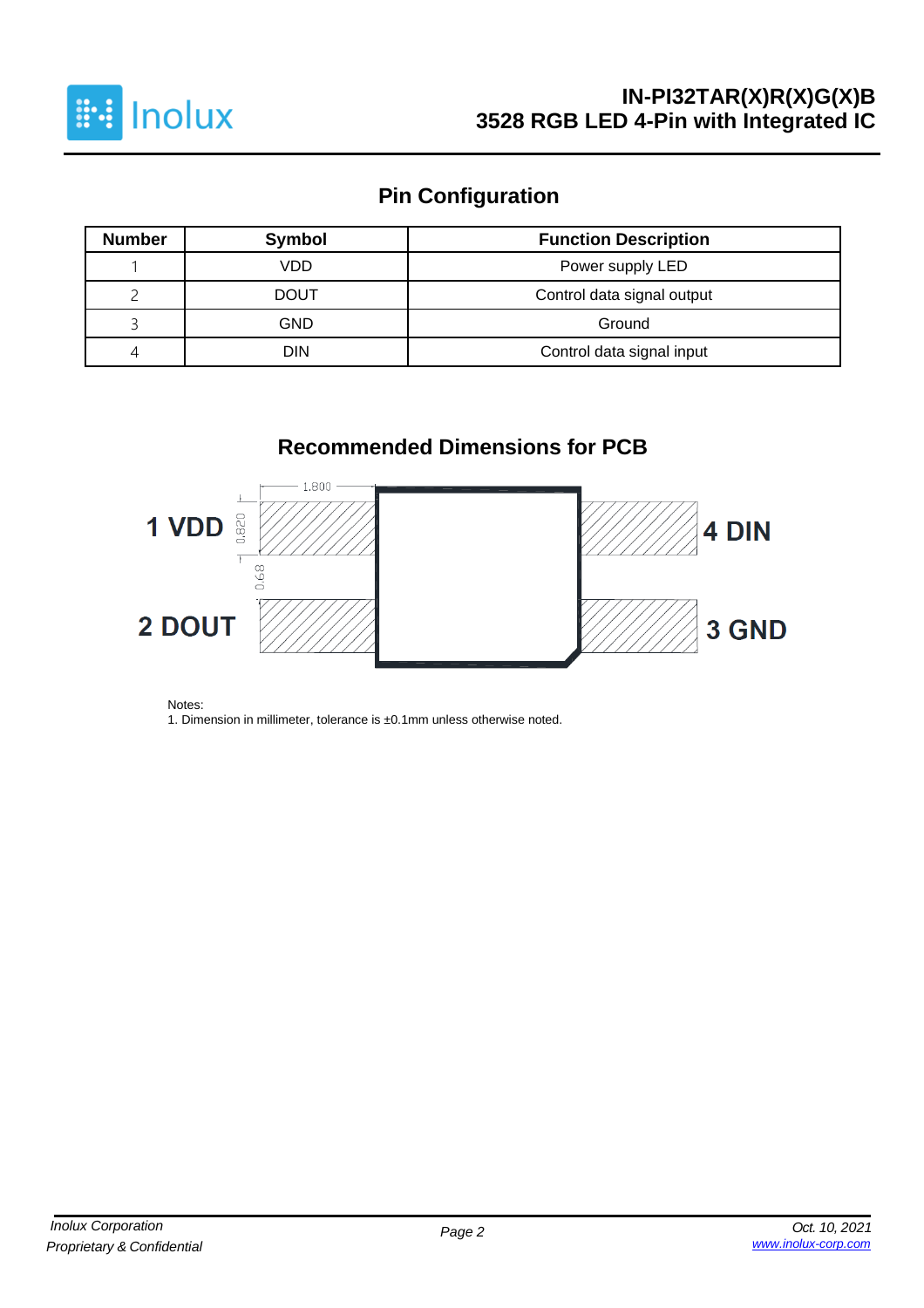

## **Absolute Maximum Rating** *(Ta = 25* ℃*, VSS=0V)*

| <b>Parameter</b>      | <b>Symbol</b>          | Range              | <b>Unit</b> |
|-----------------------|------------------------|--------------------|-------------|
| Power supply voltage  | <b>V</b> <sub>DD</sub> | $+3.7 \sim +5.5$   | ν           |
| Logic input voltage   | <b>V<sub>IN</sub></b>  | $-0.5 - VDD + 0.5$ |             |
| Operating temperature | ToPT                   | $-40 - +85$        | $\circ$     |
| Storage temperature   | $T$ stg                | $-40 - +85$        | $\circ$     |
| ESD pressure(HBM)     | <b>VESD</b>            | 2K                 | V           |
| ESD pressure(DM)      | <b>VESD</b>            | 200                |             |

### **LED Characteristics** *(Ta <sup>=</sup> 25°C)*

| Color       |                | IN-PI32TAR5R5G5B     | IN-PI32TARPRPGPB   |                      |  |  |  |
|-------------|----------------|----------------------|--------------------|----------------------|--|--|--|
|             | Wavelength(nm) | Light Intensity(mcd) | Wavelength(nm)     | Light Intensity(mcd) |  |  |  |
| Red         | 620-625        | 120-240              | 615-625<br>160-320 |                      |  |  |  |
| Green       | 520-530        | 320-580              |                    | 815-1275             |  |  |  |
| <b>Blue</b> | 460-470        | 80-160               | 460-470            | 120-240              |  |  |  |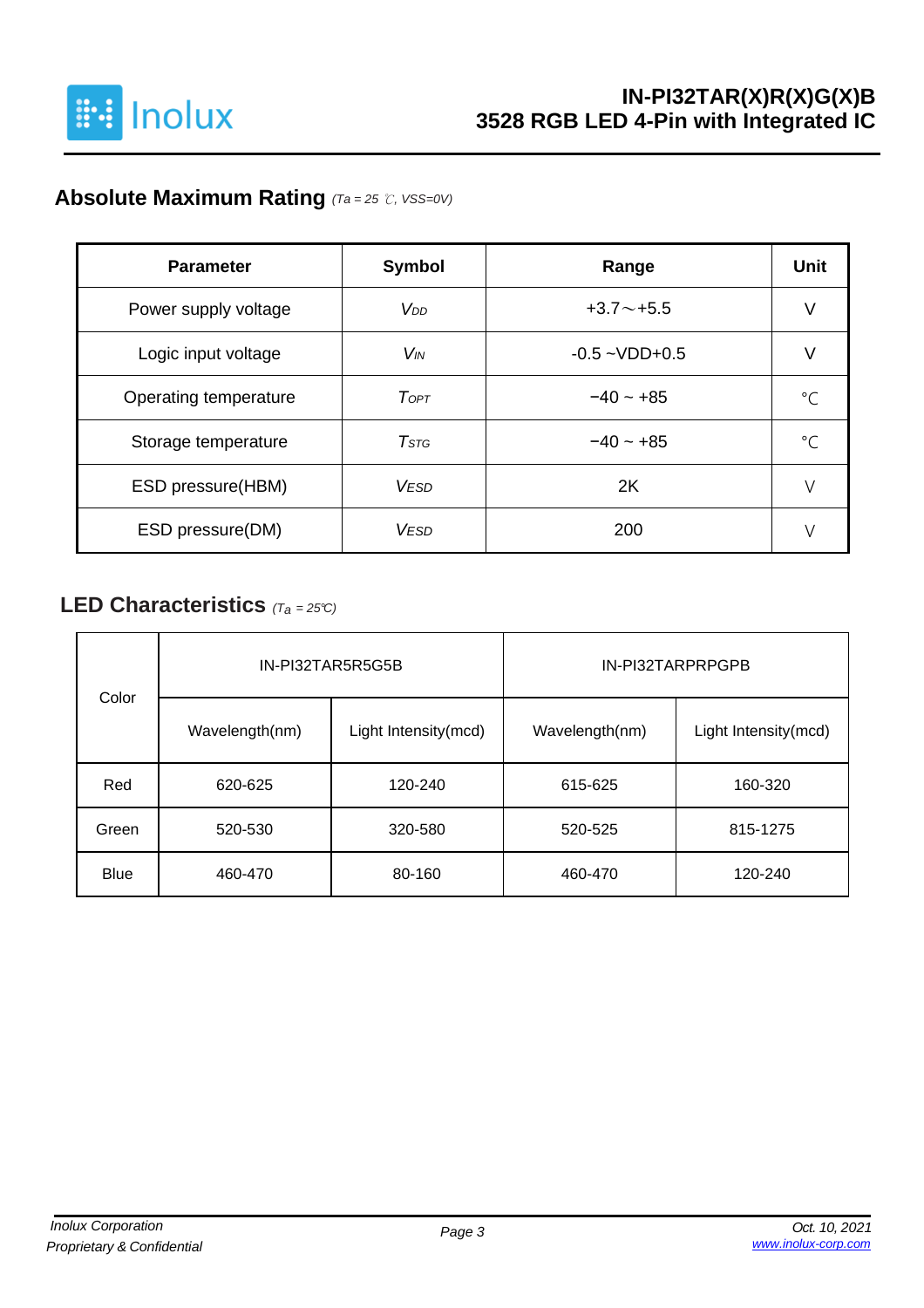

## **Recommended Operating Ranges** *(unless otherwise specified, Ta= -20 ~ +70* ℃*, VDD=4.5 ~ 5.5V, VSS=0V)*

| <b>Parameter</b>                | <b>Symbol</b>    | Min.      | Typ. | <b>Max</b>               | <b>Unit</b> | <b>Test conditions</b> |
|---------------------------------|------------------|-----------|------|--------------------------|-------------|------------------------|
| The chip supply voltage         | $V_{DD}$         | ٠         | 5.2  | ۰                        | $\vee$      | -                      |
|                                 | $V_{I H}$        | $0.7*VDD$ |      | ٠                        | $\vee$      | $VDD=5.0V$             |
| The signal input flip threshold | $V_L$            |           |      | $0.3*VDD$                | $\vee$      | $VDD=5.0V$             |
| The frequency of PWM            | F <sub>PWM</sub> |           | 1.2  | $\overline{\phantom{a}}$ | <b>KHZ</b>  |                        |
| Static power consumption        | I <sub>DD</sub>  |           | 1    |                          | mA          |                        |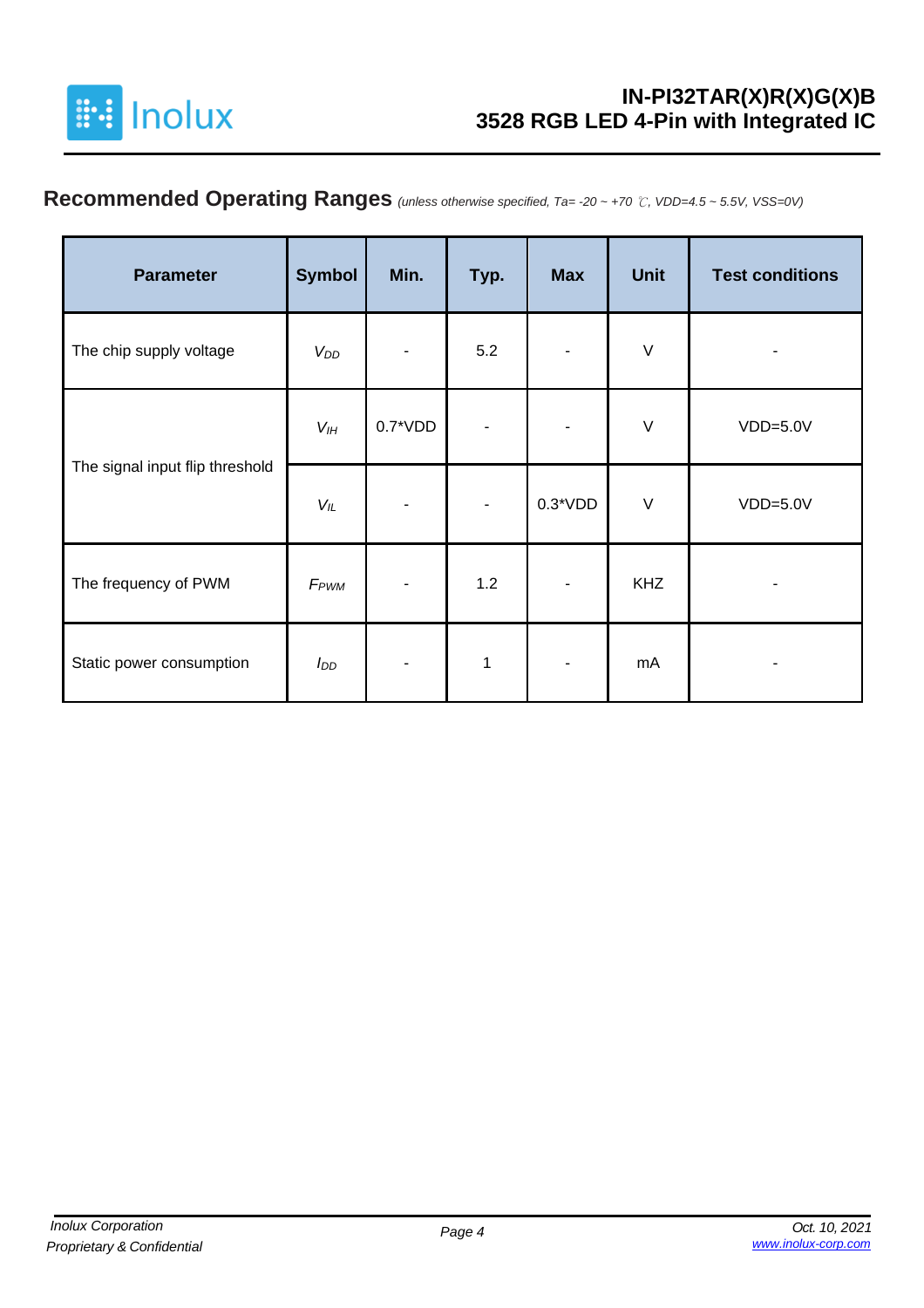

## **Switching Characteristics** *(VCC=5V, Ta=25*℃*)*

| <b>Parameter</b>                | <b>Symbol</b>    | Min.                     | Typ. | <b>Max</b>               | <b>Unit</b> | <b>Test conditions</b>            |
|---------------------------------|------------------|--------------------------|------|--------------------------|-------------|-----------------------------------|
| The speed of data transmission  | <b>fDIN</b>      | $\overline{\phantom{0}}$ | 800  | $\overline{\phantom{a}}$ | <b>KHZ</b>  | The duty ratio of 67%<br>(data 1) |
|                                 | T <sub>PLH</sub> | ٠                        | -    | 500                      | ns          |                                   |
| DOUT transmission delay         | $T_{PHL}$        |                          | -    | 500                      | ns          | <b>DIN→DOUT</b>                   |
|                                 | $T_r$            | $\overline{\phantom{a}}$ | 100  | $\overline{\phantom{a}}$ | ns          | $VDS=1.5$                         |
| I <sub>OUT</sub> Rise/Drop Time | $T_f$            | $\blacksquare$           | 100  | $\overline{\phantom{a}}$ | ns          | $IOUT=5/12mA$                     |



## **Timing Waveforms**

1. Input Code

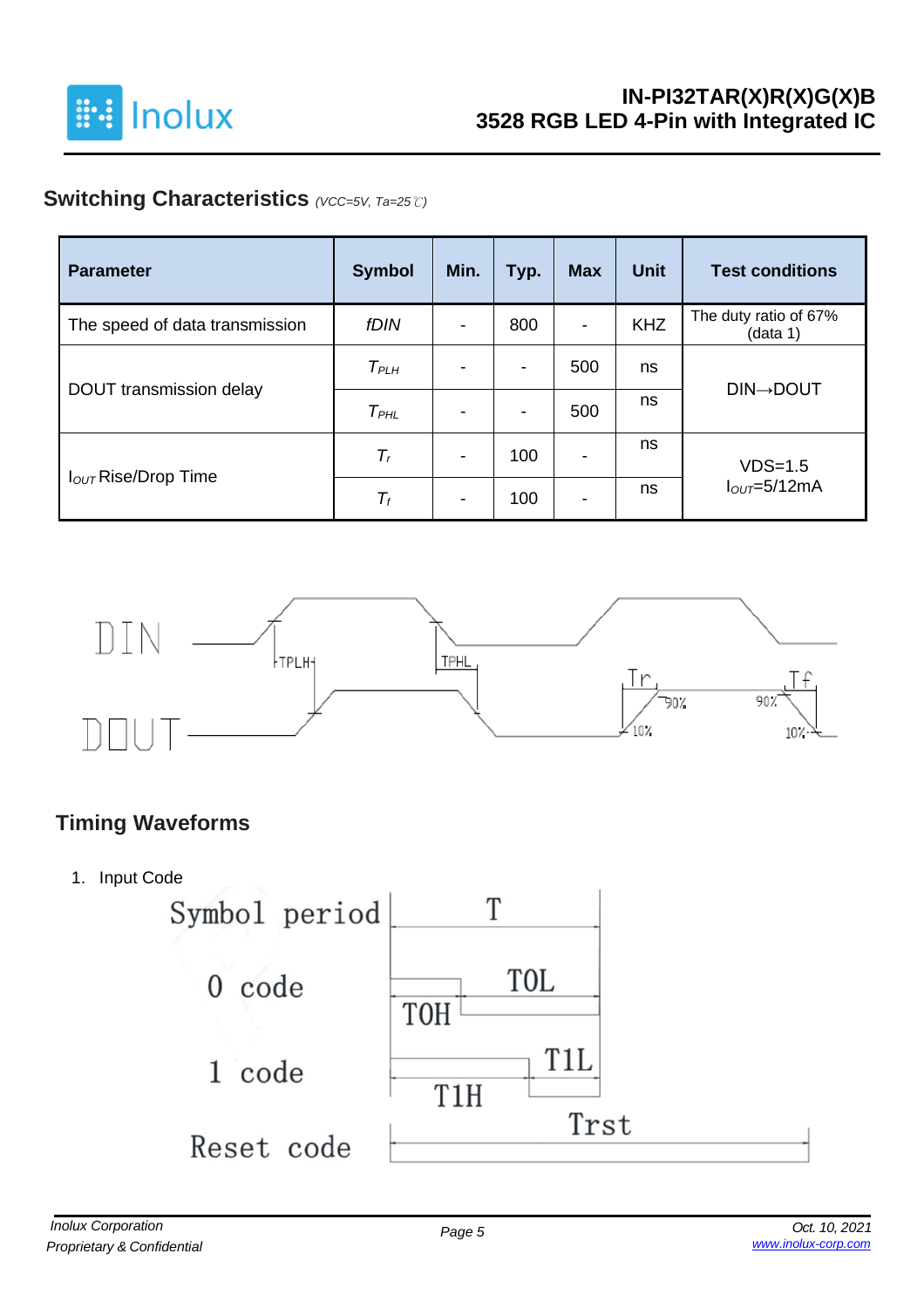

2. The data transmission time:

|                  | <b>Name</b>                | Min  | <b>Standard</b><br><b>Value</b> | <b>Max</b> | <b>Unit</b> |
|------------------|----------------------------|------|---------------------------------|------------|-------------|
|                  | <b>Code Period</b>         | 1.20 |                                 |            | μs          |
| <b>T0H</b>       | 0 code, high level time    | 0.2  | 0.32                            | 0.4        | μs          |
| <b>TOL</b>       | 0 code, low level time     | 0.8  |                                 |            | μs          |
| T <sub>1</sub> H | 1 code, high level time    | 0.58 | 0.64                            | 1.0        | μs          |
| T <sub>1</sub> L | 1 code, low level time     | 0.2  |                                 |            | μs          |
| <b>Trst</b>      | Reset code, low level time | >80  |                                 | ۰          | μs          |

1. The protocol uses a unipolar zeroing code. Each symbol must have a low level. Each symbol in this protocol starts with a high level. The high time width determines the "0" or "1" code.

- 2. When writing programs, the minimum symbol period is 1.2μs.
- 3. The high time of "0" code and "1" code should be in accordance with the stipulated range in the above table. The low time requirement of "0" code and "1" code is less than 20μs.
- 3. Connection Scheme



4. Data Transfer Format



Note: the D1 sends data for MCU, D2, D3, D4 for data forwarding automatic shaping cascade circuit.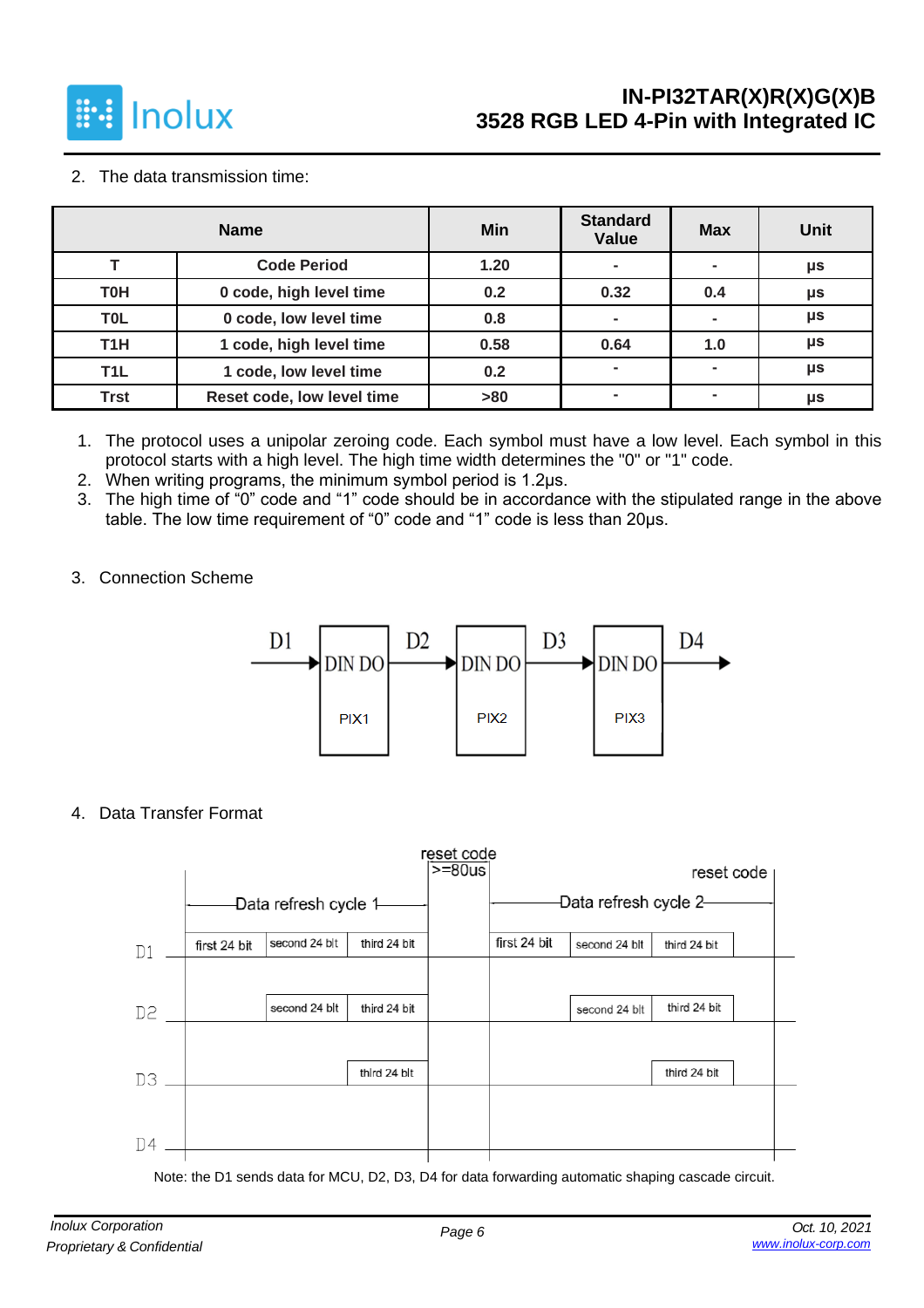

#### 5. 24-bit data format

|                                  |  |  | G7 G6 G5 G4 G3 G2 G1 G0 R7 R6 R5 R4                       |  |  |  |  |  |  |  |
|----------------------------------|--|--|-----------------------------------------------------------|--|--|--|--|--|--|--|
|                                  |  |  | R3   R2   R1   R0   B7   B6   B5   B4   B3   B2   B1   B0 |  |  |  |  |  |  |  |
| $\blacksquare$<br>D <sub>n</sub> |  |  |                                                           |  |  |  |  |  |  |  |

Note: high starting, in order to send data (G7 - G6 - ...... ..B0)

## **Typical Application Circuit**



#### Note:

- 1. In the practical application circuit, the signal input and output pins of the IC signal input and output pins should be connected to the signal input and output terminals. In addition, to make the IC chip is more stable, even the capacitance between beads is essential back.
- 2. Application: used for soft lamp strip or hard light, lamp beads transmission distance is short, suggested in signal in time the clock line input and output end of each connected in series protection resistors, R1 of about 500 ohms.
- 3. Application: for module or general special-shaped products, lamp beads transmission distance is long, because of different wire and transmission distance, in the signal in time clock at both ends of the line on grounding protection resistance will be slightly different; to the actual use of fixed.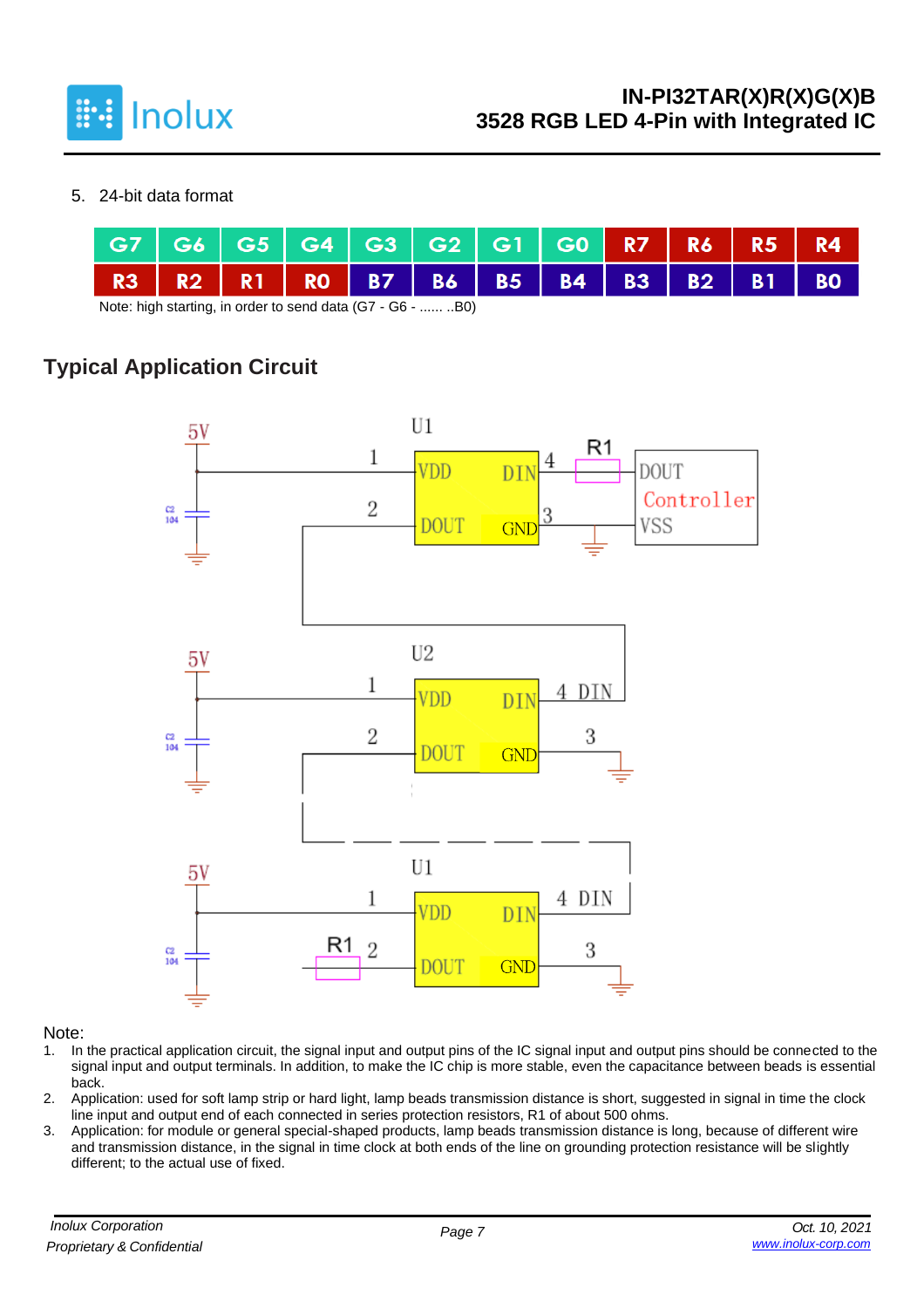

## **LED Performance Graph**



#### **Wavelength Characteristics**

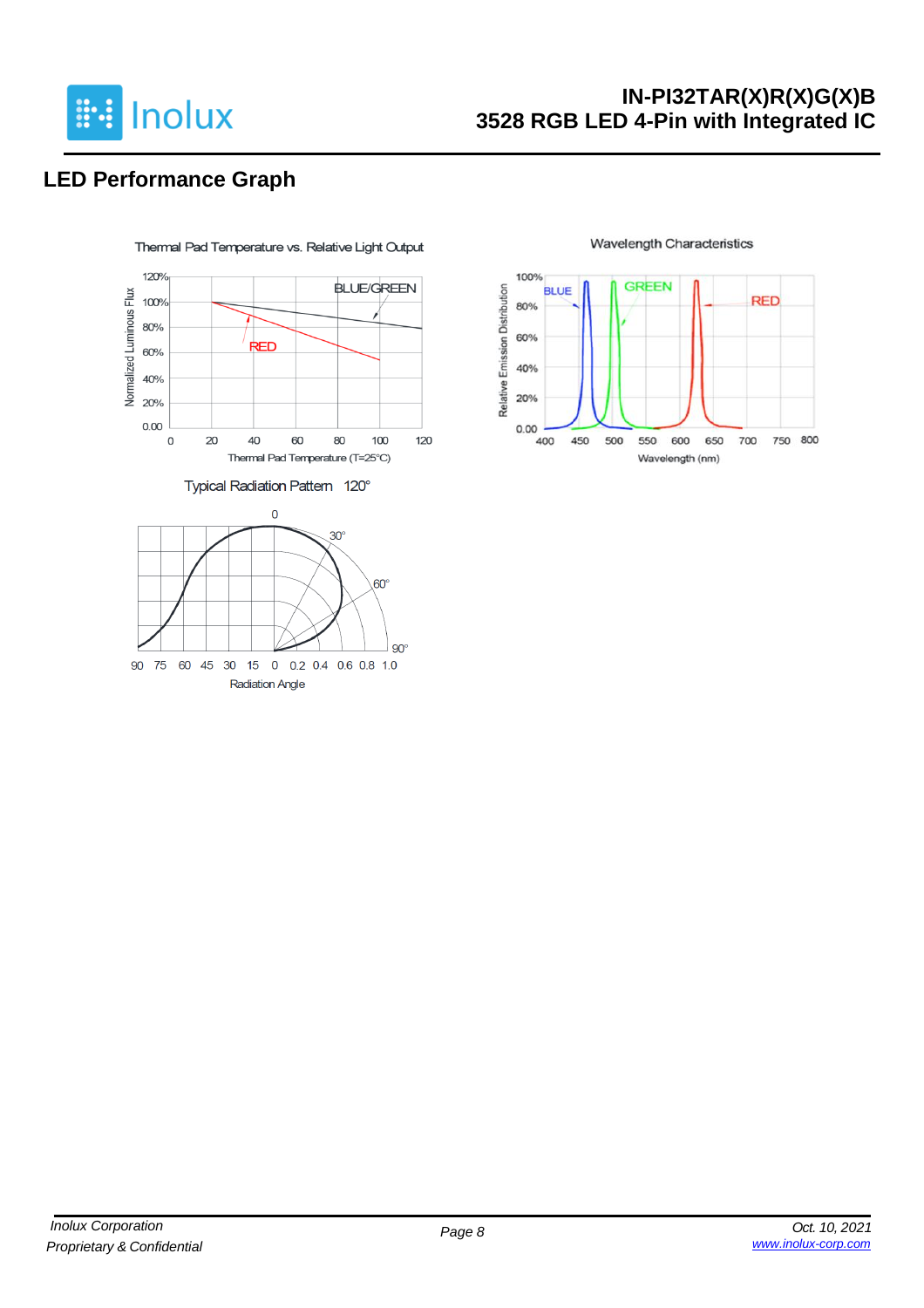

## **Ordering Information**

| Product          | <b>Emission Color</b> | $lv$ (mcd) | Orderable<br>Part Number |  |  |
|------------------|-----------------------|------------|--------------------------|--|--|
|                  | R                     | 120-240    |                          |  |  |
| IN-PI32TAR5R5G5B | G                     | 320-580    | IN-PI32TAR5R5G5B         |  |  |
|                  | B                     | 80-160     |                          |  |  |
|                  | R                     | 160-320    |                          |  |  |
| IN-PI32TARPRPGPB | G                     | 815-1275   | IN-PI32TARPRPGPB         |  |  |
|                  | B                     | 120-240    |                          |  |  |

## **Label Specifications**



#### **Inolux P/N:**

| N      | PI                                                 | 32      |             | $\overline{A}$                            | R                      | (X)                   | R               | (X)                   | G                  | (X)                   | В                  |  |           |            | $\mathsf{x}$ |
|--------|----------------------------------------------------|---------|-------------|-------------------------------------------|------------------------|-----------------------|-----------------|-----------------------|--------------------|-----------------------|--------------------|--|-----------|------------|--------------|
|        | Product                                            | Package | Die<br>Qty. | Variation                                 | Orientation            | Current               | Color           | Current               | Color              | Current               | Color              |  | Stamp-off | Customized |              |
| Inolux | PI-Single trace IC<br><b>PC- Clock Function IC</b> |         | pins)       | $32TA = 3.2 \times 2.8 \times 1.78$ mm (4 | $R =$ Reverse<br>Mount | $P=12mA$<br>$5 = 5mA$ | $R = 624$<br>nm | $P=12mA$<br>$5 = 5mA$ | $G =$<br>520<br>nm | $P=12mA$<br>$5 = 5mA$ | $B =$<br>470<br>nm |  |           |            |              |

## **Lot No.:**

| <u>_</u> | - |                     | -     |      | 01     | 24<br>ᅩᅮ | 001 |
|----------|---|---------------------|-------|------|--------|----------|-----|
| Internal |   | Year (2017, 2018, ) | Month | Date | Serial |          |     |
| Tracker  |   |                     |       |      |        |          |     |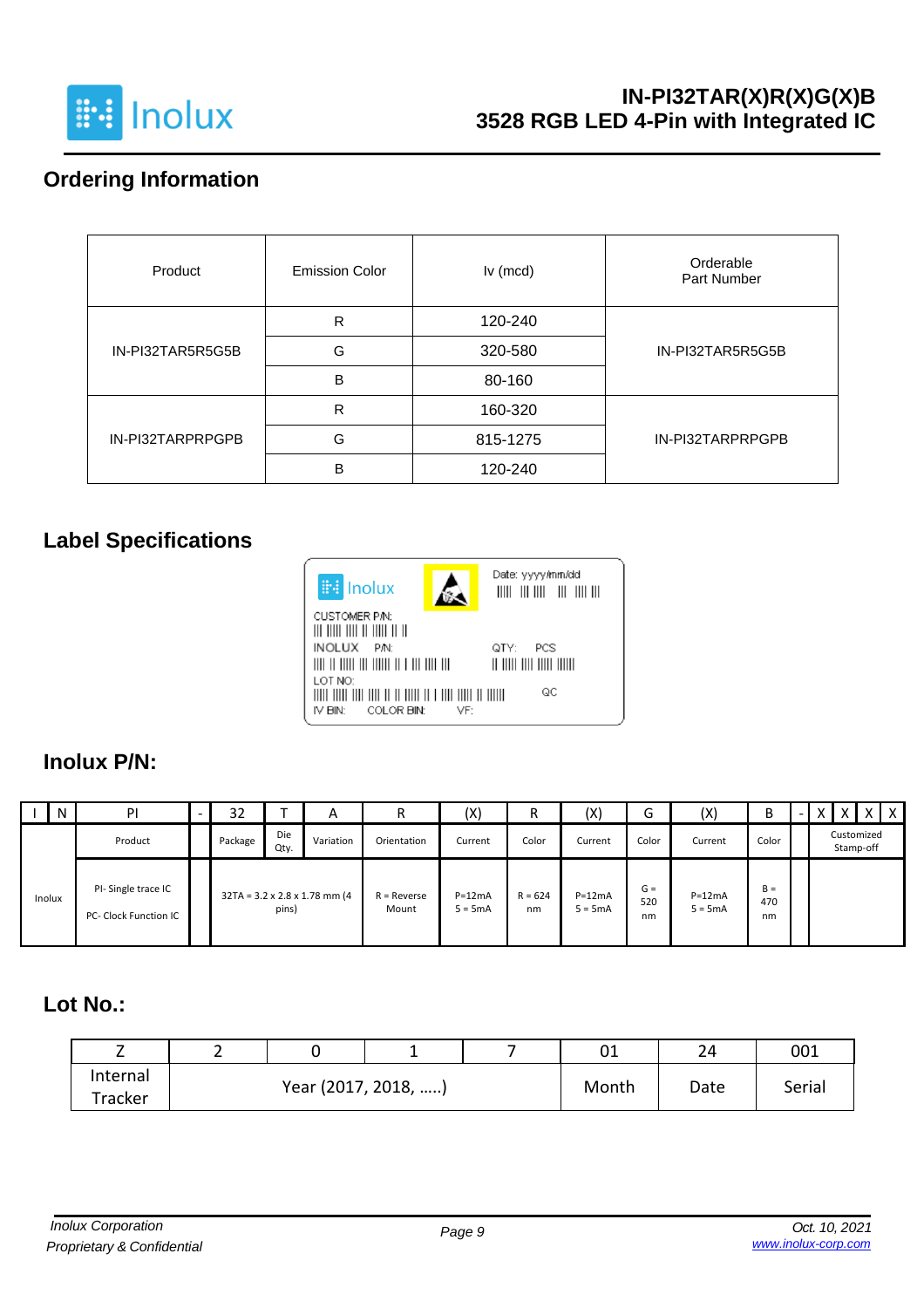

#### **Precautions**

Please read the following notes before using the product:

- 1. Storage
- 1.1 Do not open moisture proof bag before the products are ready to use.
- 1.2 Before opening the package, the LEDs should be kept at 30℃ or less and 80%RH or less.
- 1.3 The LEDs should be used within a year.
- 1.4 After opening the package, the LEDs should be kept at  $30^{\circ}$  or less and 60%RH or less.
- 1.5 The LEDs should be used within 72 hours after opening the package.
- 1.6 If the moisture adsorbent material has fabled away or the LEDs have exceeded the storage time, baking treatment should be performed using the following conditions. Baking treatment: 60±5℃ for 24 hours.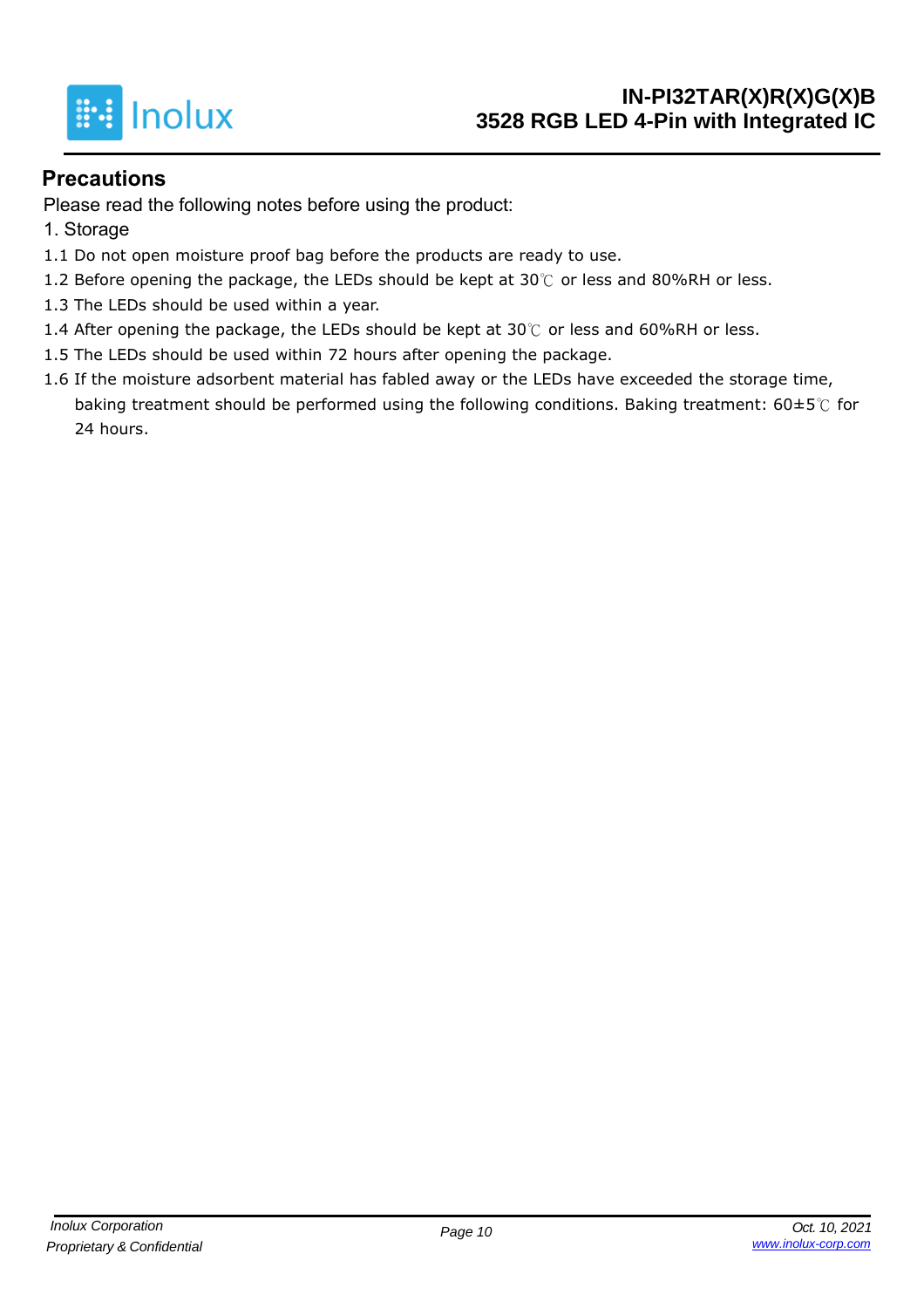

2. Soldering Condition Recommended soldering conditions:



**Times** 

| <b>Profile Feature</b>                                    | <b>Lead-Free Solder</b>   |
|-----------------------------------------------------------|---------------------------|
| Average Ramp-Up Rate (Ts <sub>max</sub> to Tp)            | $3^{\circ}$ C/second max. |
| Preheat: Temperature Min (Ts <sub>min</sub> )             | 150 $\degree$ C           |
| Preheat: Temperature Min (Ts <sub>max</sub> )             | $200^{\circ}$ C           |
| Preheat: Time (ts min to ts max)                          | 60-180 seconds            |
| Time Maintained Above: Temperature (TL)                   | 217 $°C$                  |
| Time Maintained Above: Time (t L)                         | 60-150 seconds            |
| Peak/Classification Temperature $(T_P)$                   | 240 °C                    |
| Time Within $5^{\circ}$ C of Actual Peak Temperature (tp) | <10 seconds               |
| Ramp-Down Rate                                            | 6°C/second max.           |
| Time 25 $\degree$ C to Peak Temperature                   | <6 minutes max.           |

Note: Excessive soldering temperature and / or time might result in deformation of the LED lens or catastrophic failure of the LED.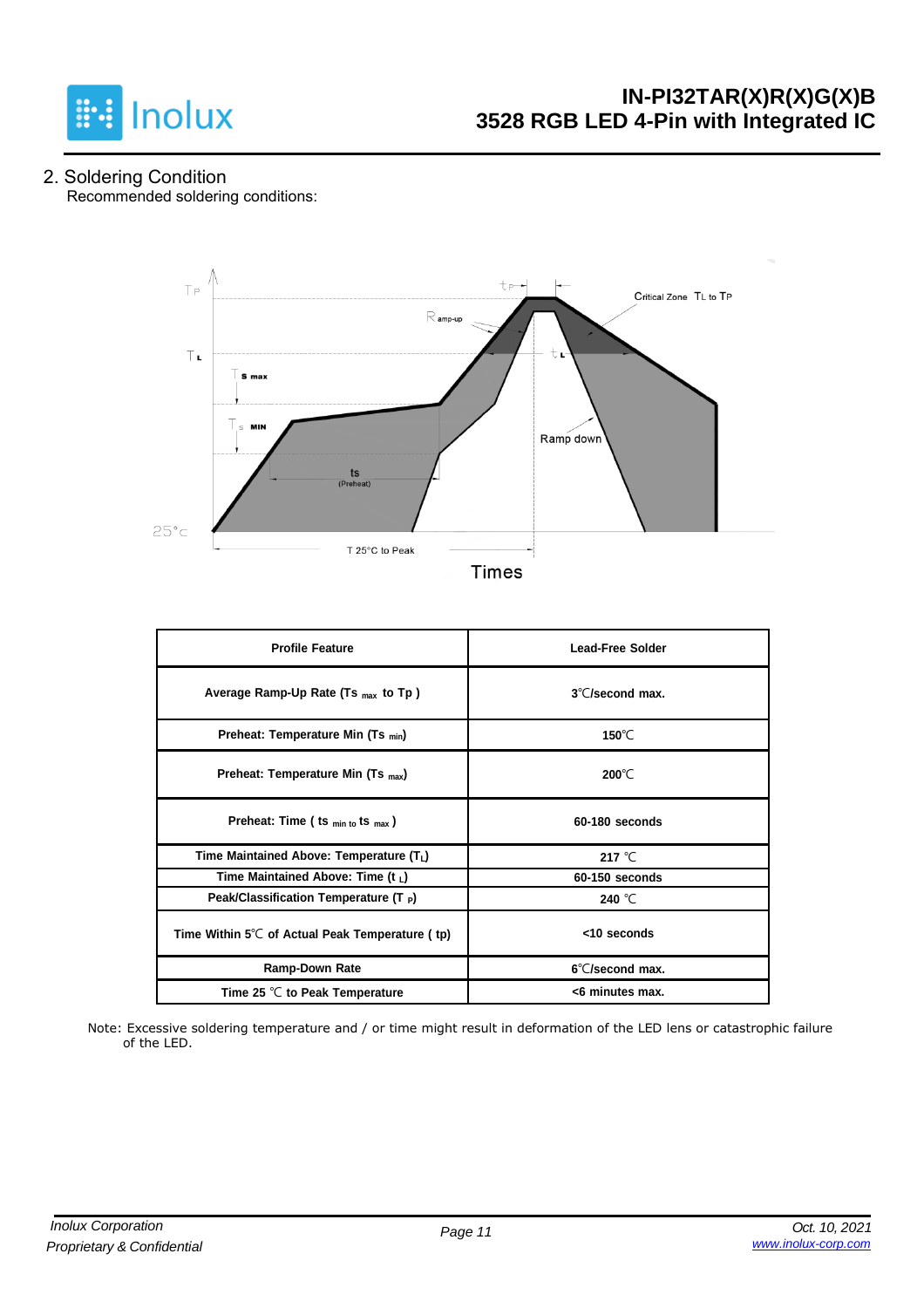

#### 3. Soldering Iron

Each terminal is to go to the tip of soldering iron temperature less than 260℃ for 5 seconds within once in less than the soldering iron capacity 25W. Leave two seconds and more intervals, and do soldering of each terminal. Be careful because the damage of the product is often started at the time of the hand solder.

#### 4. Repairing

Repair should not be done after the LEDs have been soldered. When repairing is unavoidable, a double-head soldering iron should be used (as below figure). It should be confirmed beforehand whether the characteristics of the LEDs will or will not be damaged by repairing.



#### 5. Caution in ESD

Static Electricity and surge damages the LED. It is recommended to use a wristband or anti-electrostatic glove when handling the LED. All devices, equipment and machinery must be properly grounded.